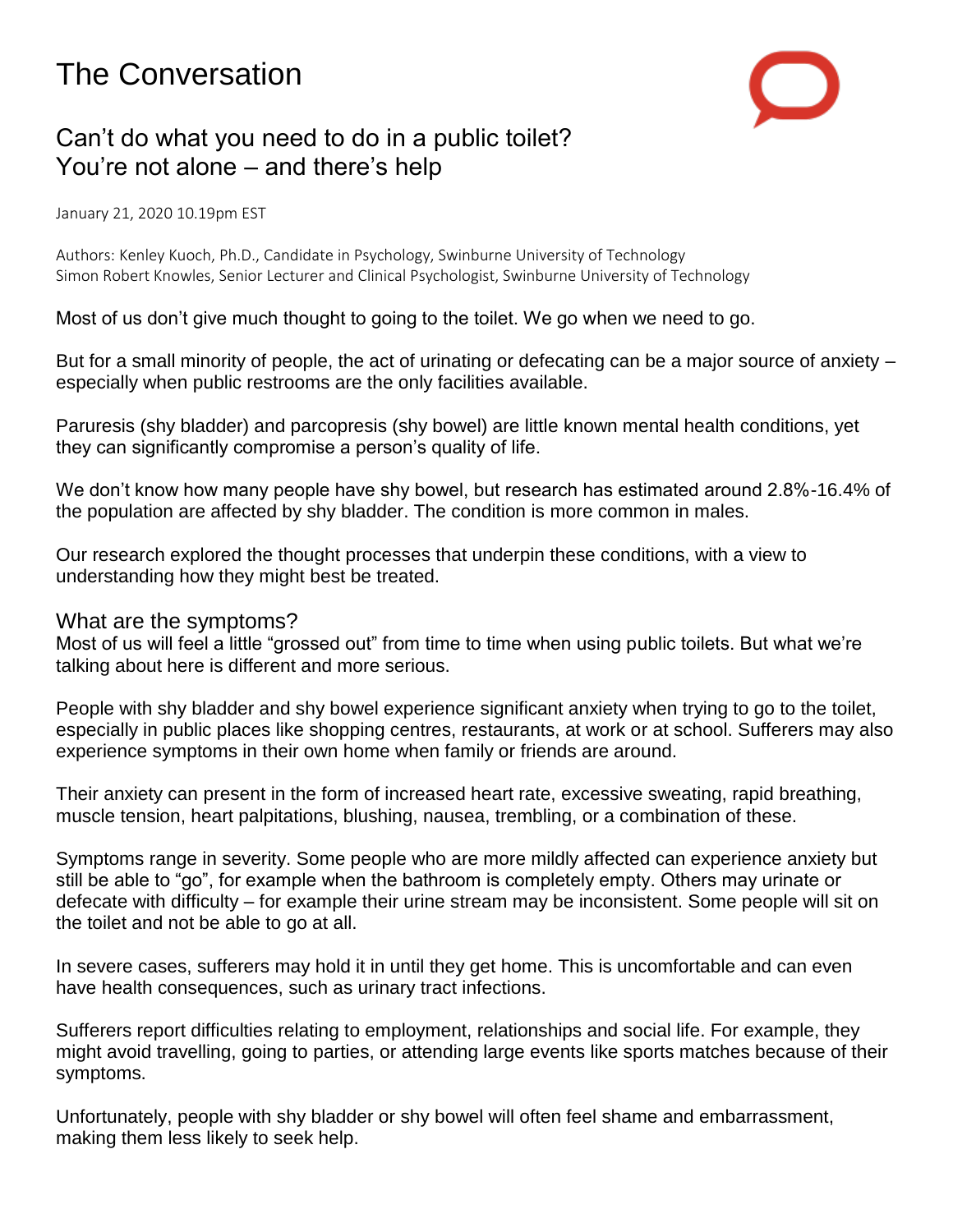# It's a type of social anxiety disorder

The DSM-5, a manual designed to help clinicians diagnose mental health conditions, classifies shy bladder as a sub-type of social anxiety disorder.

The DSM-5 doesn't make specific mention of shy bowel, but with more research we hope to see it included in the future.

Social anxiety disorder is characterized by an excessive fear of social situations, including contact with strangers. People with the condition fear scrutiny by others, whether negative or positive evaluation.

We wanted to understand whether the thought processes that underpin shy bladder and shy bowel are similar to those demonstrated in people with social anxiety disorder.

## Our research

We canvassed 316 undergraduate students in an online survey on shy bladder and shy bowel. Some 72 participants (22.8%) self-reported symptoms of either one or both conditions.

We found these symptoms were influenced by particular patterns of thinking, including:

a misinterpretation or distortion of information (for example, interpreting laughter in the restroom as being directed towards them)

fears around potential perceived negative evaluation (for example, a fear of being criticized for taking too long to defecate, or for sounds and smells produced during urination or defecation)

fears around potential perceived positive evaluation (for example, a fear of being evaluated too positively for a strong urine stream).

Using statistical modelling, we found fear of negative evaluation was the factor most strongly associated with shy bladder or shy bowel symptoms.

## **Treatment**

While our study was small and more research is needed, the thought processes we identified as underpinning shy bladder and shy bowel are very similar to those we know predict social anxiety symptoms.

As such, people with shy bladder or shy bowel may benefit from the sorts of treatments that help people with social anxiety disorder.

Cognitive behavioral therapy, for example, is known to reduce social anxiety symptoms.

The best way to help people with these conditions will be addressing the thought processes behind shy bladder and shy bowel, especially concerns around the perceptions others might evaluate or criticize one's urination or defecation.